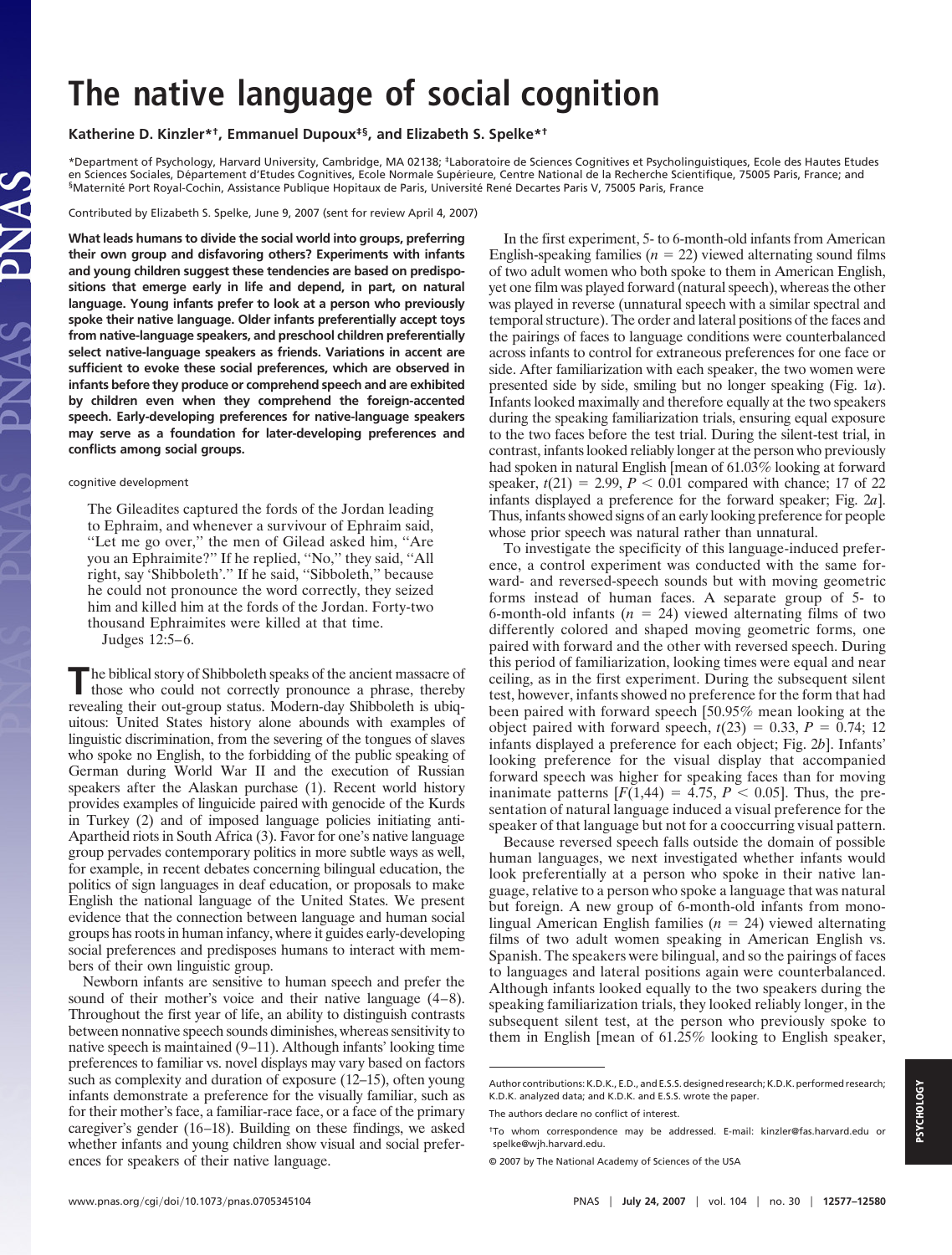

*"Whom would you like to have as your friend?"*

**Fig. 1.** Example displays for the social preference experiments. (*a*) Five- to 6-month-old infant looking time procedure. (*b*) Ten-month-old infant toy choice procedure. (*c*) Five-year-old child friendship choice procedure. In all experiments, the order and positions of native and nonnative speakers and the pairings of speech conditions with faces were counterbalanced.

 $t(23) = 2.65$ ,  $P < 0.01$  compared with chance; 19 of 24 infants displayed a preference for the English speaker; Fig. 2*c*]. Thus, infants prefer to look at a person who previously spoke in their native language to one who spoke in a foreign language.

**AS** 

Although looking-time measures allow tests of social sensitivity early in infancy, measures of social exchange may reveal children's social preferences more clearly. In the next experiment, we presented 10-month-old infants living either in monolingual Englishspeaking households in Boston ( $n = 16$ ) or in monolingual Frenchspeaking households in Paris ( $n = 16$ ) with alternating films of one monolingual French- and one monolingual English-speaking adult (Fig. 1*b*). On each of four test trials, the adults first spoke in their



**Fig. 2.** Looking preferences by 5- to 6-month-old infants for adult speakers of their native language. Infants looked longer at silent human adults who previously spoke in the infants' native language played naturally rather than in reverse (*a*), in the infants' native language rather than a foreign language (*c*), or in the infants' native language with a native accent rather than a foreign accent (*d*). (*b*) Infants showed equal looking at silent moving geometric forms previously paired with the forward- vs. reverse-speech streams.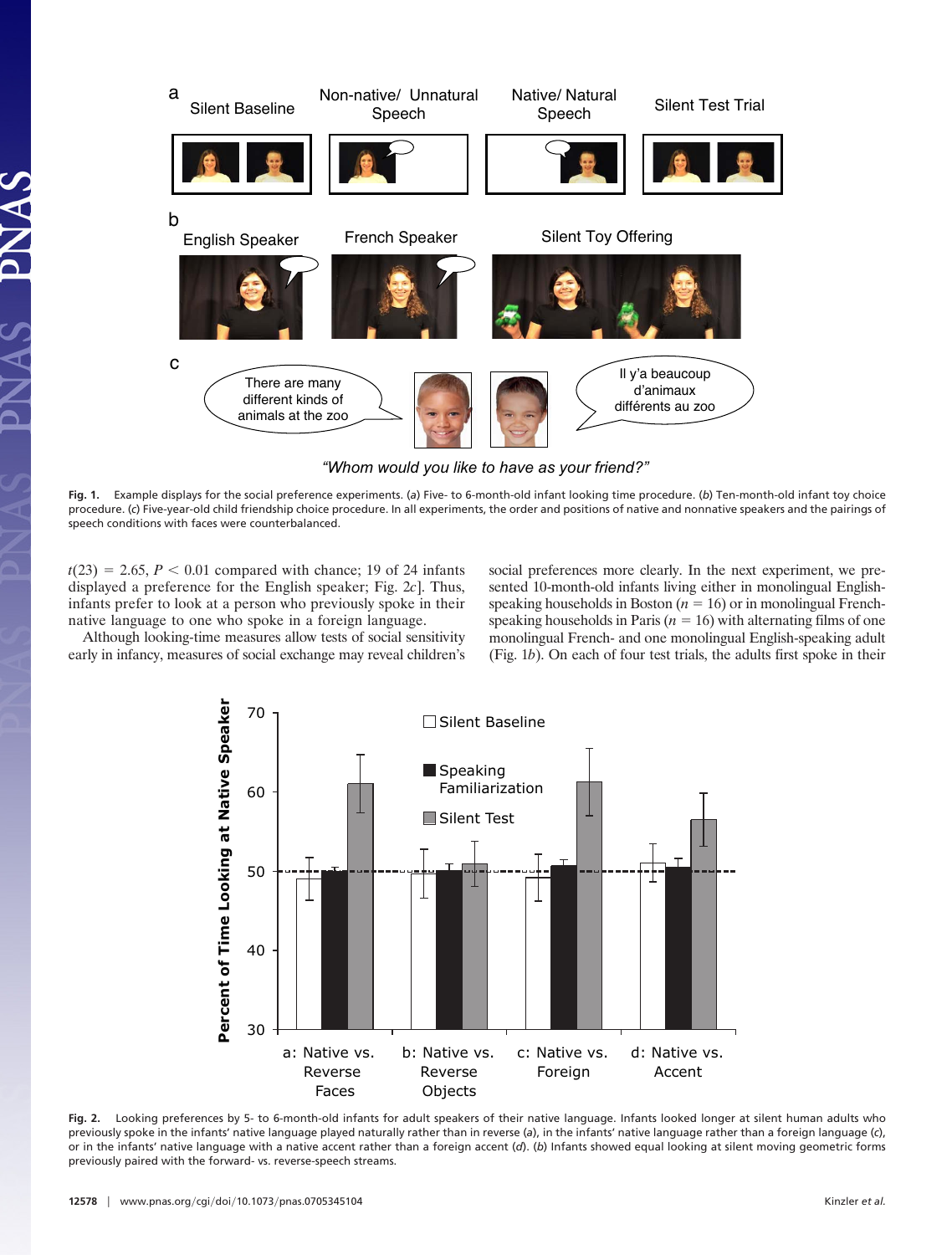

**Fig. 3.** Social preferences by 10-month-old infants and 5-year-old children for adult speakers of their native language. (*a*) French and American infants preferentially selected a toy offered by a person who previously spoke in their native language. (*b Left*) American children chose to be friends with a child who previously spoke English rather than French. (*b Right*) American children chose to be friends with a child who previously spoke English with a native accent rather than a French accent.

native language, in alternation, and then appeared side by side, smiling and silent, as each adult introduced and offered an identical toy, silently and in synchrony, to the infant. As the filmed offering ended, real versions of the toys appeared on a table within the infants' grasp, giving the illusion that the toys emerged from the screen, and infants' manual choices were measured. Infants in Paris reached more for the toy offered by the French speaker  $[F(1, 15) =$  $12.00, P < 0.01$ , whereas those in Boston reached more for the toy offered by the English speaker  $[F(1, 15) = 5.87, P < 0.05]$ , a significant interaction  $[F(1, 30) = 17.09, P < 0.001; \text{Fig. 3a}].$  At 10 months, infants preferentially engaged with a silent person who previously spoke in their native language, relative to a person who spoke in a different language, even though the two possible interactions were identical and nonlinguistic in nature.

In an additional experiment, we tested whether older children's explicit social preferences are influenced by a speaker's language. On each of eight trials, 5-year-old children in monolingual English families  $(n = 8)$  viewed photographs of two unfamiliar children while hearing each person speak in French or English (Fig. 1*c*). Both the faces and the lateral positions associated with each language were varied across trials and counterbalanced across children. After hearing both people speak, children were asked whom they would rather have as a friend. Children chose the child paired with English over the child paired with French speech  $[t(7) =$  $6.78, P < 0.001$ ; Fig. 3*b Left*]. Thus, language influenced the explicit social preferences of these young children.

Together, these experiments provide evidence for an earlydeveloping social preference for members of one's native language group compared with members of a foreign language group. One remaining question concerns the status of people who speak the child's native language but do so with a foreign accent. Are such people favored as native speakers or disfavored as foreign speakers, despite their use of the native language? We asked this question of both infants and children. Following the method of the previous preferential-looking experiments, 5- to 6-month-old infants from monolingual families in Paris and Boston  $(n = 24; 12$  in each location) were presented, in alternation, with films of one speaker with a native accent and one speaker with a foreign accent whose speech was judged by adult native listeners to be comprehensible. The same two speakers were shown speaking French to the infants in Paris and English to the infants in Boston; because one was a

native speaker of English and the other of French, the pairing of accents (native vs. foreign) and speakers was counterbalanced across the two infant samples. Although infants looked maximally and equally at the speakers during the speaking familiarization trials, they preferred the speaker with the native accent to the speaker with the foreign accent in the subsequent silent test [mean of 56.5% looking to native speaker,  $t(23) = 1.94, P < 0.05$ ; 18 of 24 infants preferred the native speaker; Fig. 2*d*]. Finally, following the method of the previous friendship-choice experiment, a new group of 5-year-old children in Boston  $(n = 8)$  was presented with photographs of children's faces paired with voices in either American- or French-accented English. Children tended to choose the child with the American accent as a friend  $[t(7) = 12.8, P \le 0.001]$ , preferring that person as strongly as those who had viewed faces paired with different languages (Fig. 3*b Right*). This preference did not stem from a failure to comprehend the foreign-accented speech, because a separate group of 5-year-old children from the same population  $(n = 8)$  showed high comprehension of both the native- and the foreign-accented speech (100% comprehension for the native speech; 87% for the foreign speech; four of eight children responded 100% correctly for the foreign-accented speech).

Research on adults underscores the importance of accent as a social-category marker. Among speakers of the same language, accent may mark an individual's social class, ethnic group, and regional identity; adults tend to attribute more positive qualities to a person who speaks with a dominant or native accent to others whose speech is comprehensible but signals membership in a different social group (19). The present research suggests that a preference for speakers with a native accent begins to emerge in prelinguistic infants, and that it influences the social choices of young children who have little explicit understanding of the circumstances that would lead other people to speak comprehensibly but distinctively.

Although much remains to be learned about the origins and development of social categories and preferences, our findings support three suggestions concerning the nature and development of social group preferences. First, language provides a cue to social preferences, even in infants who have not begun to produce or understand speech. Second, the tendency to favor otherwise unfamiliar members of one's own social group begins to emerge early in human life and well before children begin to learn about the nature